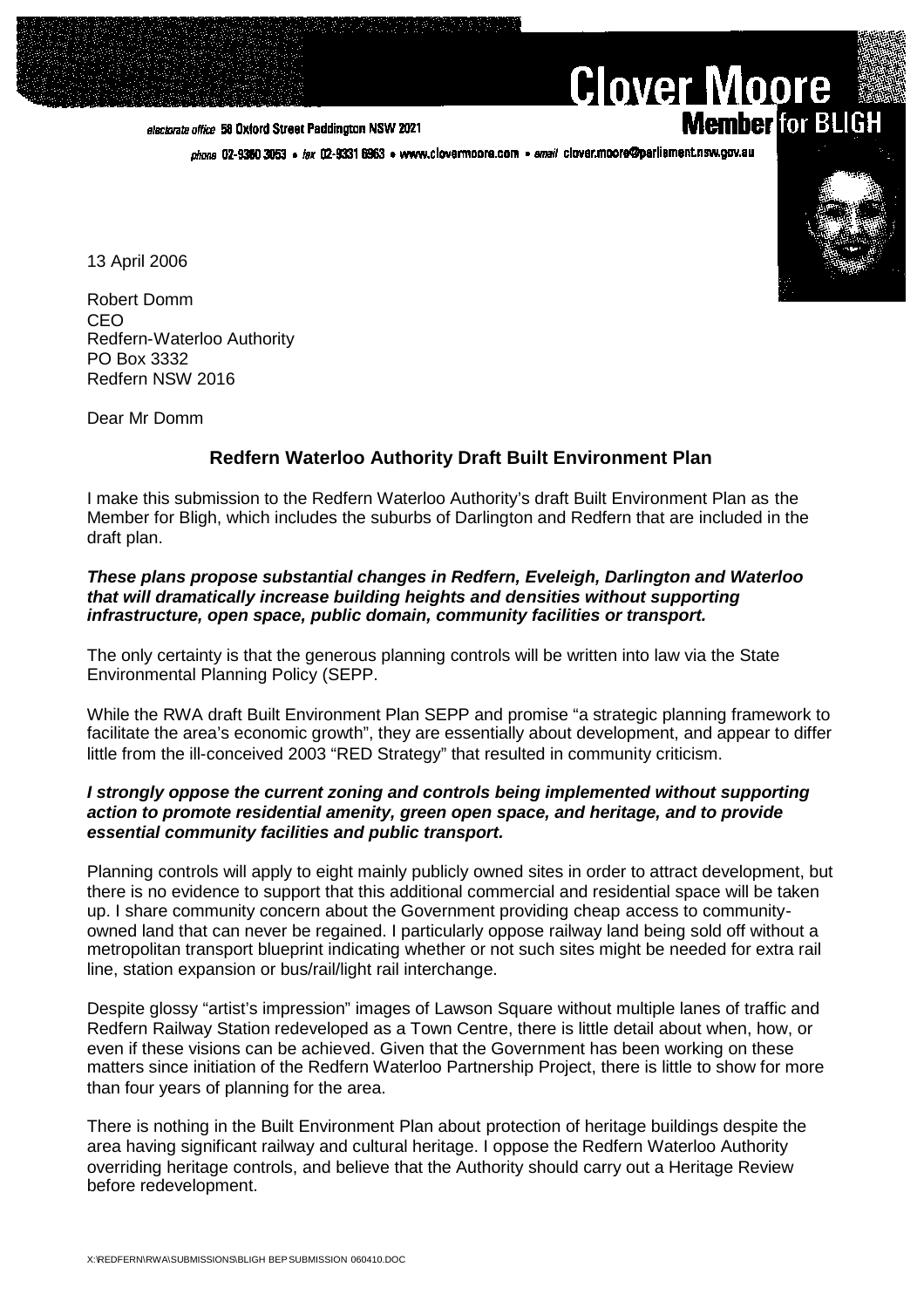Despite 18,000 new jobs and 2,000 new residences predicted, there will be a net loss of open space under the draft plan, and the rezoning of existing Marion Street Park for 18 storey development is irresponsible and outrageous. Redfern has one of the lowest ratios of open space per person in the State, yet there's been no attempt to address this, notwithstanding that most of the relevant sites are public property.

There is no significant impact assessment of development controls, which promote four to six times the existing building heights and densities. The proposed new Town Centre based on the Railway Station, with buildings up to 18 storeys proposed for Regent and Gibbons Streets will impact on views, sun access and existing open space in surrounding areas including Marian Street.

There is no funding or timeframe for what is an urgently-needed upgrade including disability access for Redfern Railway Station. This is despite the former Redfern Waterloo Partnership Project having listed it as a high priority since 2002. The Roads and Traffic Authority has not agreed to any action on area road traffic and has been long committed to the Regent and Gibbons Streets two-way pair. The draft Built Environment Plan offers no alternative traffic measures.

New height limits between three and five storeys imply demolition of all existing housing and warehousing in Eveleigh Street and "The Block'. It will be difficult for the Aboriginal Housing Company to realise its Pemulwuy Project under the new controls, which allow for only 30 homes, instead of the 62 planned by the AHC. I share community concern that the RWA seeks to remove Aboriginal people from this precinct, and I abhor the lack of consultation with the Aboriginal community about the Pemulwuy Project which has been in development for some time.

The "iconic" building up to 16 storeys proposed for Eveleigh North, with new three-storey height limits along Wilson Street and new height limits over important railway heritage buildings implies demolition or major change in this precinct as well. There is no information on protecting nearby residents from traffic and other impacts, and the Darlington Village local plans developed by residents with the former South Sydney City Council over a number of years, look to be overridden.

New height limits up to 12 storeys proposed for South Eveleigh, with new commercial uses near existing homes will have residential impacts but there is no evidence that these have been assessed. New height limits over heritage buildings imply that they also face demolition. I will continue to work with residents and concerned organisations to get proper recognition and restoration of Eveleigh as a site of national and city significance.

The draft Built Environment Plan provides for residential development of Rachel Forster Hospital, with the site probably sold to a private developer. No consideration is given to public open space on the site, local linkages or important community facilities that the community has identified as needed. Many local residents have pushed for needed community facilities since the hospital was closed. These facilities and amenities should be specified and guaranteed in a Development Control Plan for the site.

The allowed maximum height of six storeys seems to mean demolition of the Redfern Police Station, with the heritage Court House to be overshadowed. I am also concerned that homes in Turner and Pitt Streets could lose sun access.

Serviced apartments or a hotel will be allowed on the Redfern Public School site, with four storey height limits opposite two storey terraces in George Street. Current open space is not specified or guaranteed in the rezoning.

Nine to 11 storey development is proposed for the Australian Technology Park, massively